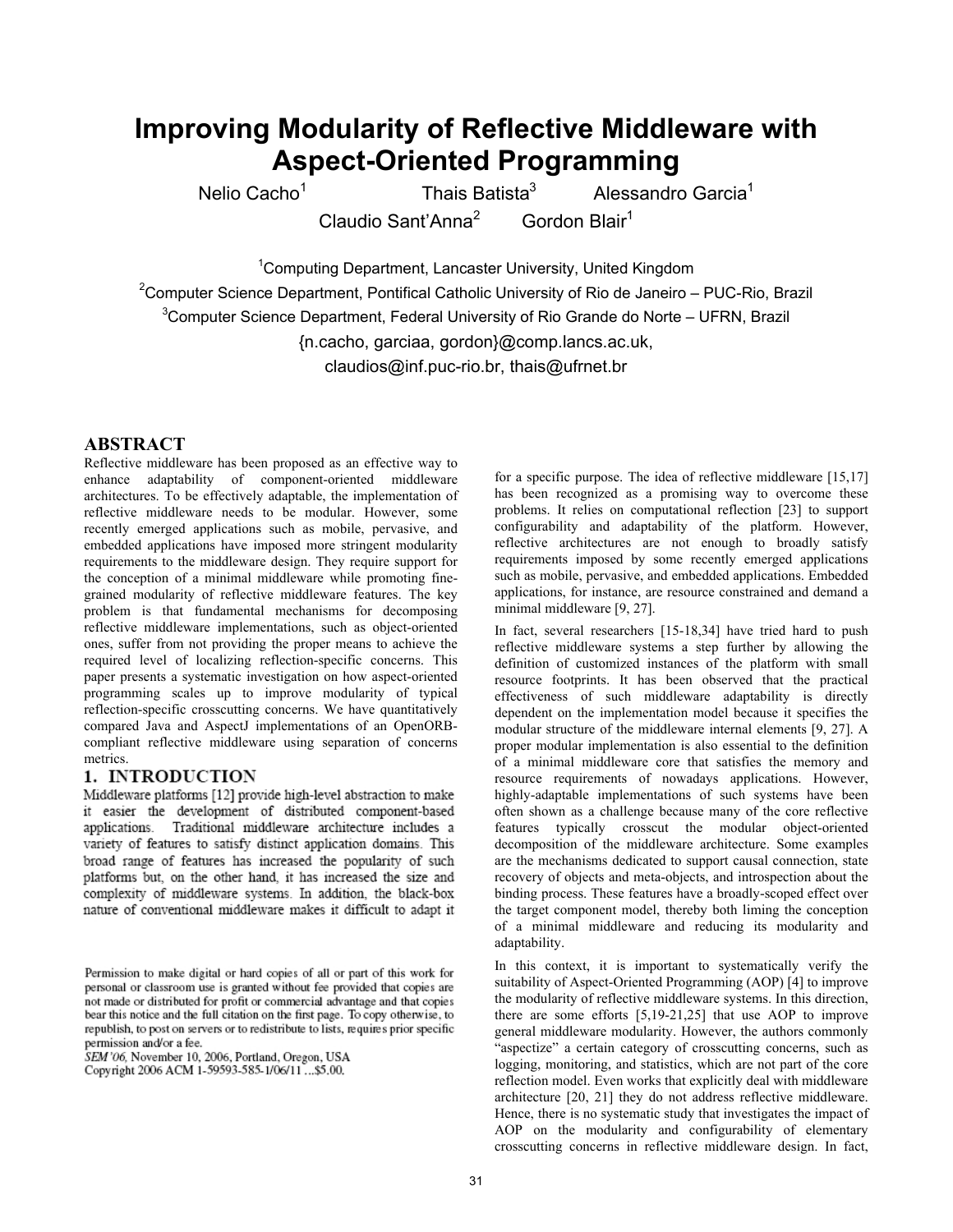little attention has been given to analyze to what extent the aspectization of typical implementation models of reflective middleware architectures can address limitations of other decomposition paradigms such as object-orientation. Also there is no investigation that quantifies the benefits and drawbacks involving the interplay of reflective middleware and AOP.

This paper presents an in-depth case study in which we have compared the modularity of object-oriented (OO) and aspectoriented (AO) implementations of a typical reflective middleware system. The case study is structured according to the OpenORB architecture [16], which is a precursor model of the reflective middleware idea. We have implemented both Java and AspectJ [29] versions of OpenORB. In order to produce a well modularized system, in both implementations we have used design patterns [1]. Our investigation complements the existing empirical body of knowledge in the component-oriented middleware arena, since our evaluation has quantified through a metric suite the effects of aspectizing a reflective middleware on primary modularity attributes, such as separation of concerns. Our analysis encompassed a plethora of elementary middleware features related to the underlying component model, the communication infrastructure, the acceptance and connection infrastructure, and reflection-specific concerns, such as causal connection and introspection of the binding process.

 This paper is organized as follows. Section 2 presents the relevant information related to the setting of our experimental study. Section 3 discusses the OO design of the OpenORB middleware and its modularity problems; it also discusses the aspectization strategy for each of those problems. Section 4 presents the quantitative modularity evaluation of the Java and AspectJ implementations. Section 5 discusses related work, while Section 6 presents the concluding remarks.

## **2. STUDY SETTING**

This section describes the configuration of our empirical study. Our investigation is focused on assessing the positive and negative influences of AOP on the modularity of an OpenORBcompliant reflective middleware [15]. Section 2.1 introduces the main concepts of reflective middleware, while Section 2.2 describes the OpenORB model. Section 2.3 introduces the main comparison procedures and Section 2.4 describes our selected metrics suite for evaluating different modularity facets. Finally, Section 2.5 discusses our measurement procedures.

## **2.1 Reflective Middleware**

Reflective middleware relies on computational reflection [23] to define a causally connected self representation that supports inspection and adaptation of its behavior. Computational reflection is the ability of a system inspecting and manipulating its internal implementation. This is achieved by a two-level representation of the system: the *base-level* and the *meta-level*. The base-level is composed of *base-objects*. The meta-level is represented by *meta-objects* that monitor and influence the baselevel. The meta-level performs computation about the system itself. In reflective middleware platforms, the middleware core is represented by base-objects. Meta-objects are associated with base-objects and a *causal connection* allows that changes in the meta-level are reflected in the base-level and vice-versa.

### **2.2 OpenORB Architecture**

OpenORB is a pioneer reflective middleware. Unlike the blackbox nature of traditional middleware, in the OpenORB component model the middleware is organized as a set of components and dynamic adaptation is supported by means of computational reflection.

The main elements of OpenORB base-level are interfaces, local bindings, components and capsule. A *component* is a unit of independent deployment that provides and requires services via interfaces. Interactions between components are specified via interfaces. *Interfaces* represent the access point of a component, the so-called *ports*. Each interface can export and import methods. *Exported methods* are those provided by a component while *imported methods* are those required by a component. *Bindings* between interfaces are themselves components. There are two types of bindings: *local bindings* and *distributed bindings.* A *local binding* associates exported interfaces with imported interfaces. They are used to bind interfaces that are in the same address space (capsule). *Distributed bindings* are distributed components which may span capsule and machine boundaries [18]. They are composed of components bound by local bindings. A *Capsule* is a logical container of components that provides an API for loading and binding components. Connection between components of different capsules is through *implicit and explicit bindings* [18]. An *implicit binding* is created between two remote interfaces with no interference of a programmer. This binding is used when an interface is imported. An *explicit binding* is created by a programmer and can be of the following types: Operational, Signal, Stream. An *Operational binding* is used to send method invocations and, optionally, to receive the result. A Signal binding supports a set of one-way signals. The *Stream binding*  is similar to the signal binding except that it supports the transmission of continuous data such as audio and video.

The OpenORB meta-level defines the reflective mechanisms that implements a causal connection with the base level. In order to organize the meta-level, OpenORB proposes four meta-models [15]: (1) *Encapsulation*: responsible for exposing the encapsulation provided by objects. It allows the inspection, modification and extension of the implementation of an object. This meta-model can be used to monitor and to control the access to an object, its attributes and methods; (2) *Composition*: responsible for providing the bindings graph of a component. Using this meta-model it is possible to insert, to remove and to replace components; *(3) Environment*: responsible for exposing the execution environment of each interface including method invocations for servers and clients.; (4) *Resource:* responsible for reifying and managing the resources used by each object.

#### **2.3 Comparison Procedures**

Our study has focused on the assessment of two versions of an OpenORB-compliant middleware implementation: an objectoriented (OO) and an aspect-oriented (AO) version. First, we have used the Java programming language to develop the OO version. We have used a number of design patterns [1] in order to produce a well modularized design. The choice of the applied patterns was driven by maximizing the separation of reflection-specific concerns and other relevant middleware concerns in order to make them adaptable spots in the middleware implementation.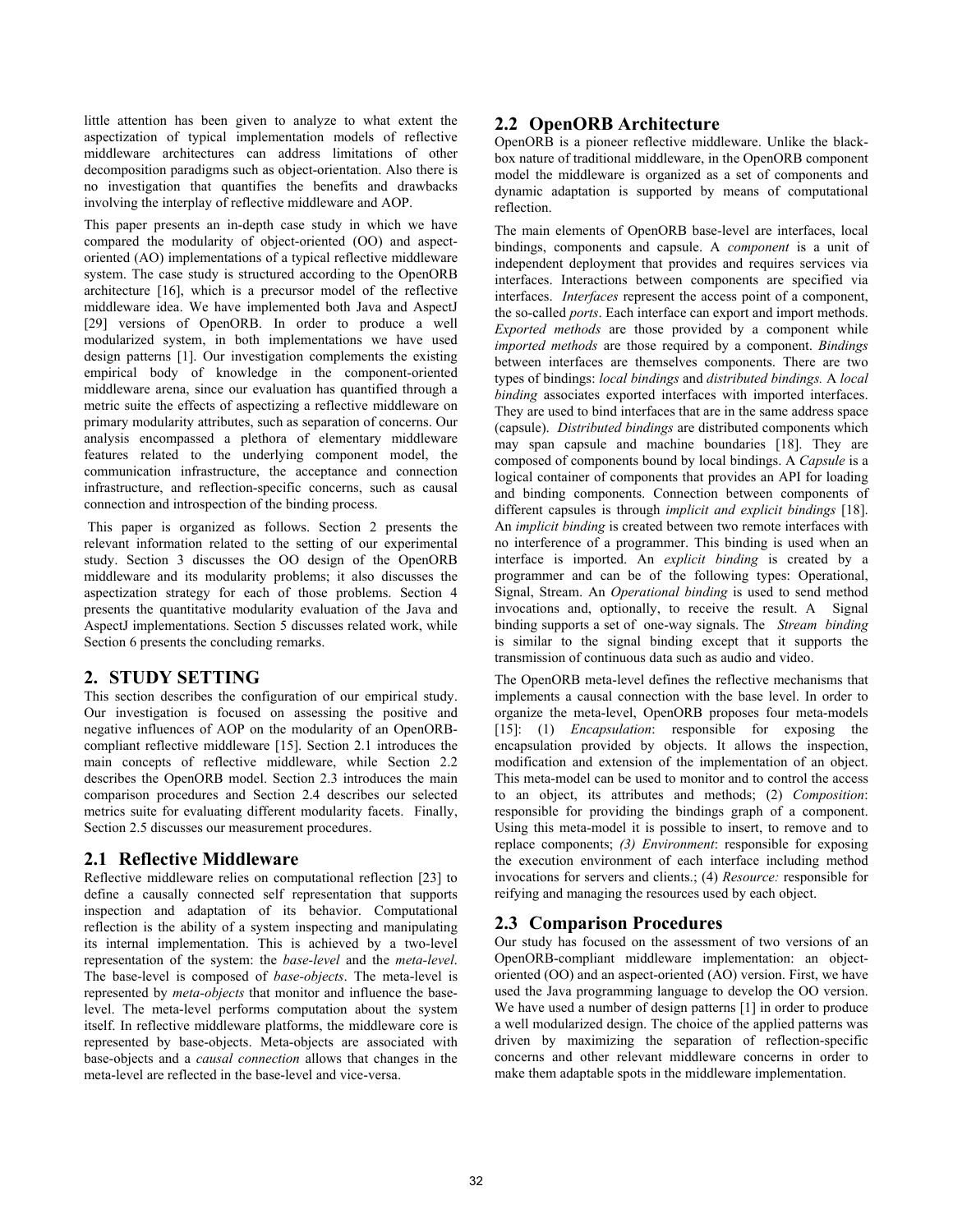Afterwards, we have reengineered the existing Java implementation with AspectJ in order to produce the AO version of the middleware. We have tried to modularize the same concerns as in the Java implementation. However, the AspectJ version also relies on the use of aspects to modularize reflective middleware concerns which exhibited crosscutting behavior, and should not be modularly captured with the OO implementation. Where it was possible, we used the AspectJ solutions proposed by Hannemann and Kickzales [28] for implementing design patterns. We have compared the modularity of the Java and AspectJ implementations using the metrics suite described in the next section. Section 4 presents the evaluation results.

### **2.4 The Modularity Metrics Suite**

The quantitative assessment was based on the application of a metrics suite [6] to the two versions of the middleware implementation. These metrics are useful to capture important modularity dimensions in the system design, namely separation of concerns (SoC), coupling, cohesion, and size. Due to space limitation, we are going to focus on discussing the SoC measures because they have provided the most interesting results. All the results for the coupling, cohesion and size measures can be found at [35].

The SoC [6] metrics capture the degree to which a single concern in the system maps to the design components (classes and aspects), operations (methods and advice), and lines of code. The used SoC metrics are briefly described in Table 1; an extensive explanation and justification about their value to assess modularity are out of the scope of this work and can be found at [6]. Table 1 presents a brief definition of each metric and associates them with the attributes measured by each one. These metrics have already been extensively used in several studies [3, 5-7, 10], where they have been proved to be useful quality indicators. We have applied the chosen metrics to both Java and AspectJ versions.

#### **2.5 The Measurement Process.**

In the measurement process, the data collection of the SoC metrics was preceded by the shadowing of every class, interface and aspect in both implementations of the middleware. The shadowing consists of annotating elements in the code (e.g. attributes, operations, statements, and so on) that realize the implementation of relevant concerns [6]. In this case study, both AspectJ and Java implementations were shadowed according to the reflective middleware features that should be modularized in both solutions, and were the main subject of assessment in this work.

In fact, we have treated both reflection-specific and other fundamental features of the middleware design as concerns of interest in order to investigate its crosscutting structure in both

Java and AspectJ implementations. After the shadowing, the data of the SoC metrics (CDC, CDO, and CDLOC) was manually collected at that time (even though we have nowadays a measurement tool available for this purpose [30]). The other measurements for size, coupling, and cohesion were based on the use of our AJATO tool [30]. Since our selected metrics are oriented to fine-grained units such as CDLOC, we had an additional standardization task before collecting the data. This task aimed at ensuring that the two developed middleware versions implement the same functionalities. This activity also removed problems related to different coding styles. Section 3 will describe some of the investigated solutions in both OO and AO implementations, while Section 4 presents the description of the measurement results and their analysis.

## **3. ASPECTIZING REFLECTIVE MIDDLEWARE**

This section describes different situations of crosscutting that prevents proper modularity of the target reflective middleware system and also a subset of aspect-oriented solutions we have used to improve the modularization of such crosscutting middleware features.

In this way, Figure 1 illustrates a slice of the OpenORB design, including some basic classes and behaviors defined by the reflective infrastructure to support adaptation, such as: *Component, Port* and *ConcreteBind*. Each component has one or more *Ports* which are implemented by *Receptacles* and *Interfaces*. To deal with the interaction between component ports, *ConcreteBind* is responsible for providing a mechanism to route the invocations to the proper target object. It also defines a binding state machine that allows redefining the binding flow during its execution. The central part of the open binding design is based on the *Mediator* pattern in order to route the invocations. The *ConcreteBind* class is in charge of coordinating the interaction among *Ports*. It also promotes loose coupling by avoiding that ports refer each other explicitly. This facility allows the designer to easily change the binding.

To support the client invocation, Receptacle has a reference to the *BindMediator*, once this class operates on behalf of the client rule to invoke the functionalities defined on Interfaces. In order to provide the component functionalities, the Interface class has a reference to the object that implements the required functionality. Hence, *Receptacle* requires services and *Interface* provides services.

In addition to the above description, it is possible to see that some concerns, such as the binding state machine definition and detection mechanism crosscut the design illustrated by Figure 1. Due to the limited space, many others crosscutting concerns listed in table 2 are not going to be described.

| <b>Metrics</b>                          | <b>Definitions</b>                                                                                   |  |  |  |  |
|-----------------------------------------|------------------------------------------------------------------------------------------------------|--|--|--|--|
| Concern Diffusion over Components (CDC) | Counts the number of classes and aspects whose main purpose is the implementation of a concern and   |  |  |  |  |
|                                         | the number of other classes and aspects that access them.                                            |  |  |  |  |
| Concern Diffusion over Operations (CDO) | Counts the number of methods and advices whose main purpose is the implementation of a concern       |  |  |  |  |
|                                         | and the number of other methods and advices that access them.                                        |  |  |  |  |
| Concern Diffusions over LOC (CDLOC)     | Counts the number of transition points for each concern through the lines of code. Transition points |  |  |  |  |
|                                         | are points in the code where there is a "concern switch".                                            |  |  |  |  |

**Table 1.** Metrics for Separation of Concerns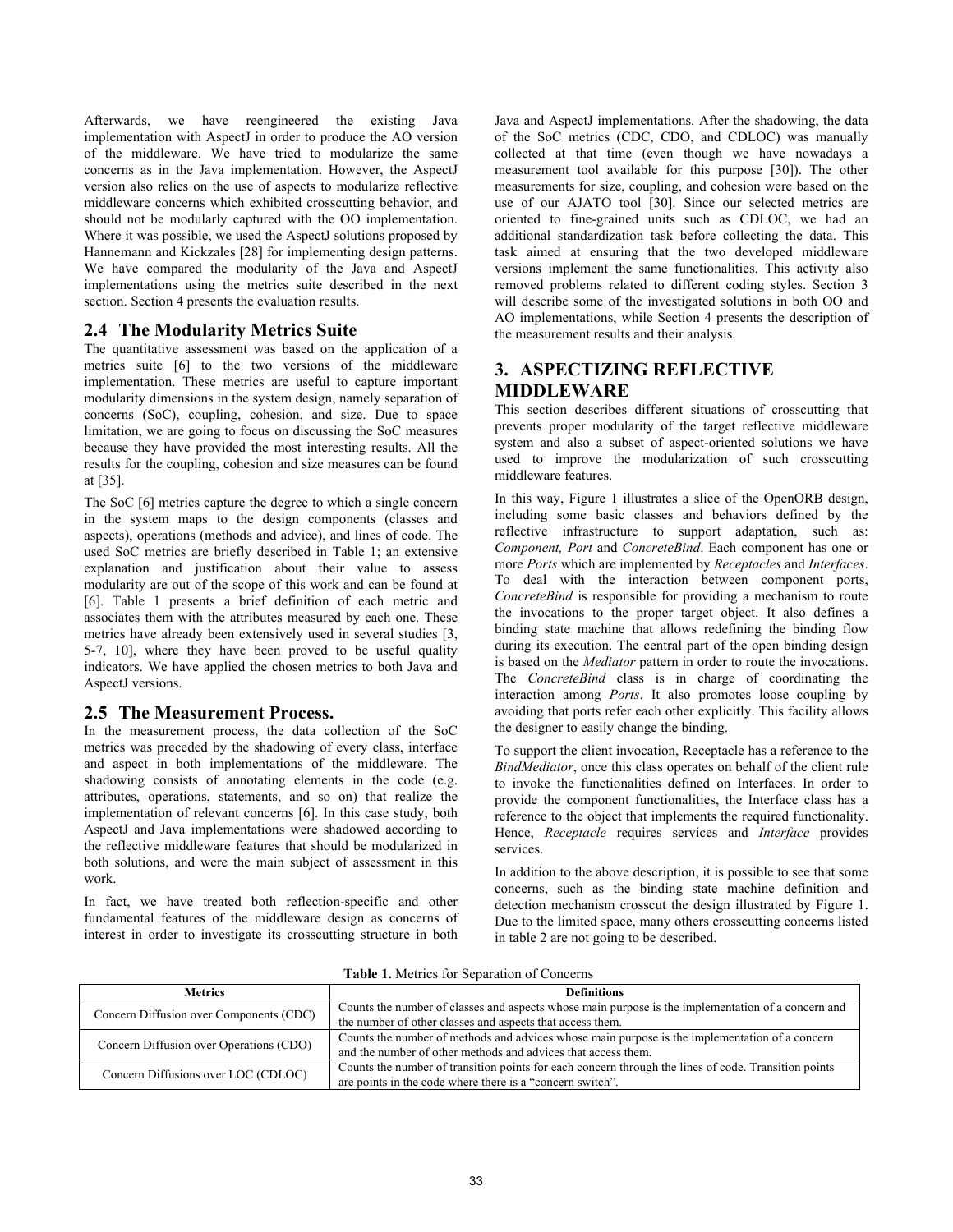

**Figure 1:** Crosscutting Concerns in the OpenORB component infrastructure

The *binding state* machine contains a number of state transitions that are related to the status of the resources, closing binding and aborting communication. Figure 1 depicts the design of the *binding state* machine as a gray box which defines the states of binding objects. The *BindState* interface provides a set of states such as *connected* and *running* which change according to the binding operation.

```
public Object makeRequest(String met, 
Object[] args){ 
 . . . 
   Class classes[] = null; 
  d\text{bstate} = new BindRunning();
   Class oClass = getTargetReceptacle(); 
   Method metExe = getMethod(met, args, 
                               oClass); 
   Object[] realargs = getArgs(met,args); 
   //invoke target method 
                 . . . 
  dbstate = new BindConnected();
}
```
**Figure 2:** State transitions involving open binding

As illustrated in Figure 2, these state modifications crosscut all minimal core to ensure the state machine integrity. In order to define the current state, the attribute *dbstate* receives a predefined state within the some methods, such as *makeRequest*. Based on the defined state, a different set of operations are available or not to be executed. For example, if the *dbstate* is defined as *connected*, the application can perform more operations compared to the situation where the state is *running*. In addition to the different *State* behavior, each kind of binding has a different set of states and transitions points. Thus, different transitions points are scattered over the policies of signal, stream and operational bindings.

In order to remove the scattered code produced by the state definition, we use AspectJ to promote a different strategy to manage the state transitions. Aspects are used to remove the state transitions from implementation of the binding policies; pointcuts and advice are respectively used to detect the transition points (join points) and to define the transition itself. This approach allows decoupling the states from each other and also facilitates the maintenance of the state transition control once the state transition code is located in an aspectual module. Thus, Figure 3 describes how to separate state transactions from the core implementation. *ChangeState* defines pointcuts and advices to intercept all state-changing invocations. For instance, after the *makeRequest* execution, the result is used to define the new state of the binding*.* As a consequence of this modularized approach, it is straightforward to insert and change the state machine in order to adapt to new operational situations. It also promotes safer adaptation of the state machine, as the modular visibility of the transitions points helps the prediction of harmful change effects and the reliable insertion of new states.

In addition to the *binding state machine*, reflective middleware allows to insert new functionalities in its internal implementation. This is achieved by a two-level representation of the system: the *base-level* and the *meta-level*. The base-level is composed of *base-objects*. The meta-level is represented by *meta-objects* that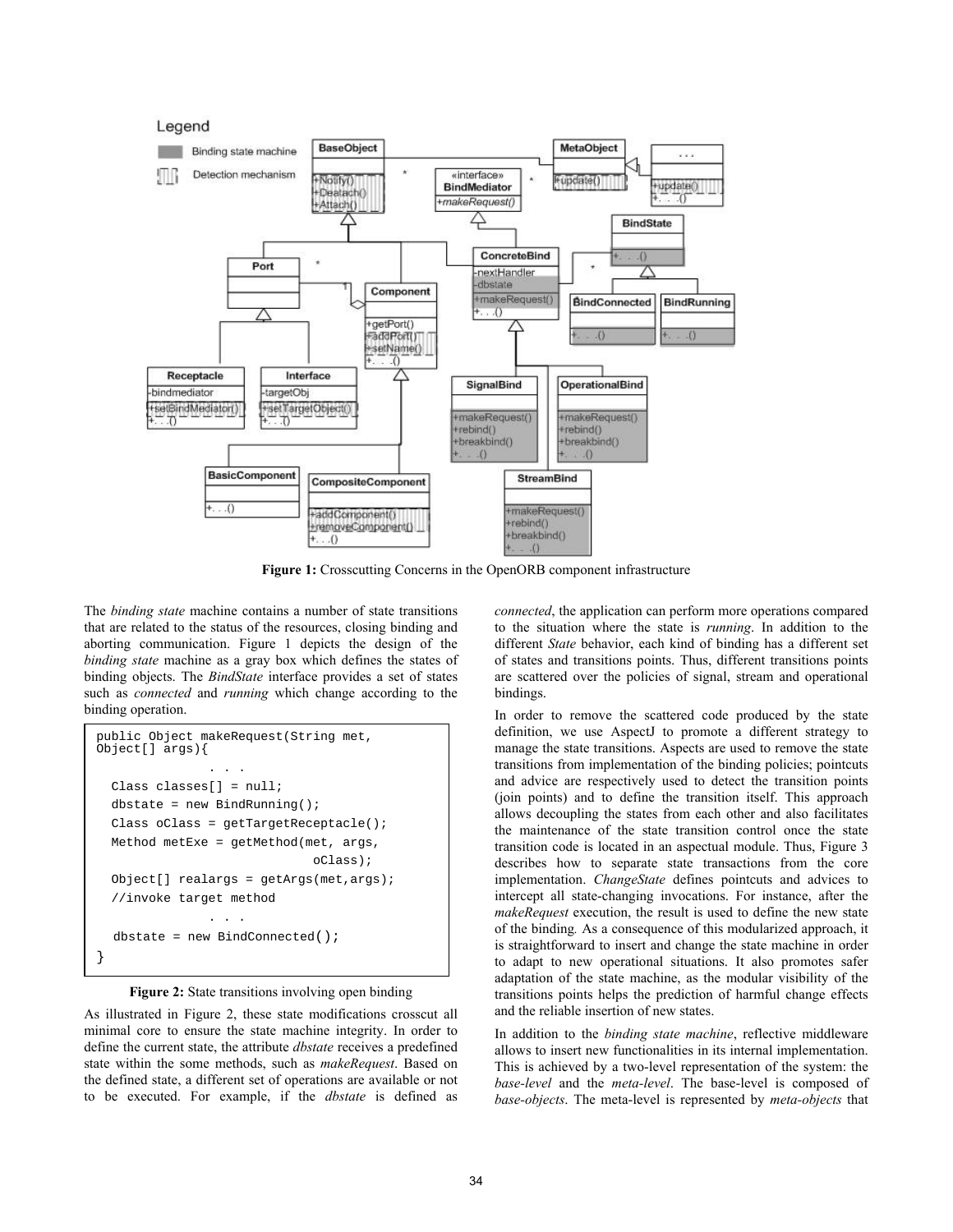monitor the base-level. The meta-level performs computation about the system itself. In reflective middleware platforms, the middleware core is represented by base-objects. Meta-objects are associated with base-objects and a *causal connection* allows that changes in the meta-level are reflected in the base-level and viceversa.

However, the OO implementation of the reflective model imposes some restrictions to the ORB modularity, once the maintenance of the causal connection requires the intrusive introduction of reflection code across the component infrastructure. Reflectionspecific concerns are then superimposed to concerns specific to the component model. It occurs mainly because the causal connection needs to associate the base-objects with the metaobjects and to guarantee that changes to the base-level are reflected into the meta-level and vice-versa. This inter-level state dependency between objects is critical for several reasons, such as: (i) it defines a tightly connected object model, and (ii) as the middleware system evolves, it tends to include more and more complex relationship between meta and base objects.



**Figure 3:** Open binding state changing

One of the main parts of the causal connection implementation is represented by the *detection mechanism*. This mechanism detects changes in the base-object and informs these occurrences to the appropriate meta-objects. Figure 1 illustrates the design of the detection mechanism by dotted boxes which is centered on an instance of the *Observer* pattern [1]. It defines an one-to-many dependency involving a base-object and any number of metaobjects so that, when the state of the base-object changes, all its meta-objects are automatically notified and updated. The goal of this OO decomposition is to support the reuse of base-objects without reusing their meta-objects, and vice versa. In addition, we can add a meta-object without modifying the base-object or other meta-objects. These features are compatible with the intention of causal connection. To maintain meta-objects in a consistent state, base-objects (Port, Component and Binding strategies) update the methods of its meta-objects whenever a change occurs that could make its meta-object state inconsistent with its own. After being informed of a change in the concrete base-object, a meta-object may query the base-object for information.

Despite the methods that implement the causal connection are defined in the *BaseObject* class, the invocation of the *update*  method is scattered within the code of many methods in the base-

objects hierarchy. The AO version of the OpenORB implementation defines an aspect to modularize the scattered code relative to the change detection mechanism. As a result, baselevel module implementations do not have to be aware of the meta-level elements. Figure 4 illustrates a slice of the *DetectMechanism* aspect which defines some pointcuts, one for each method where the causal connection should be monitored. For instance, *subjectChange* pointcut in Figure 4 monitors the execution of the *Component.setName* through the advice definition to update the meta-objects associated with it. Hence the implementation of the AO approach was able to remove all the dotted boxes that represent the change-detection crosscutting in Figure 1.

```
public aspect DetectionMechanism { 
protected pointcut subjectChange(Object obj): 
   call(public void Component.setName(String)) 
    && target(obj); 
                      . . . 
after(Object obj): subjectChange(obj) { 
     Object[] argss = thisJoinPoint.getArgs(); 
    Signature sig=(Signature)thisJoinPoint.
                                getSignature(); 
    String operation = sig.getName();
     updateMetaObjects(obj, operation, argss); 
    } 
}
```
Figure 4: Aspect to modularize change detections

## **4. QUANTITATIVE EVALUATION**

This section describes the quantitative comparison of the Java and AspectJ implementations for the OpenORB-compliant reflective middleware, based on a suite of concern-oriented modularity metrics. The idea is to assess to what extent the AO and OO design elements (Section 3) and other ones defined in both OpenORB implementations support the middleware modularity. We present the results by means of tables that put side-by side the values of the metrics for the OO and AO versions of each target middleware system. We present the results of our analysis in terms of modularity measures with respect to separation of the reflective middleware concerns. Table 2 shows the obtained results for the three separations of concerns (SoC) metrics. The measures are presented according to elementary features of the reflective middleware, namely the underlying component model, the communication infrastructure, and reflection-specific concerns, such as causal connection and the meta-model. Table 2 also indicates the main OO design pattern used to implement each of the middleware elements. Due to space constraints, we have concentrated on the most important features and subfeatures of the reflective middleware. We have selected those features in which their modularity, according to our observation, has been suffered no impact (Section 4.1) and positive influences (Section 4.2) on the application of AOP.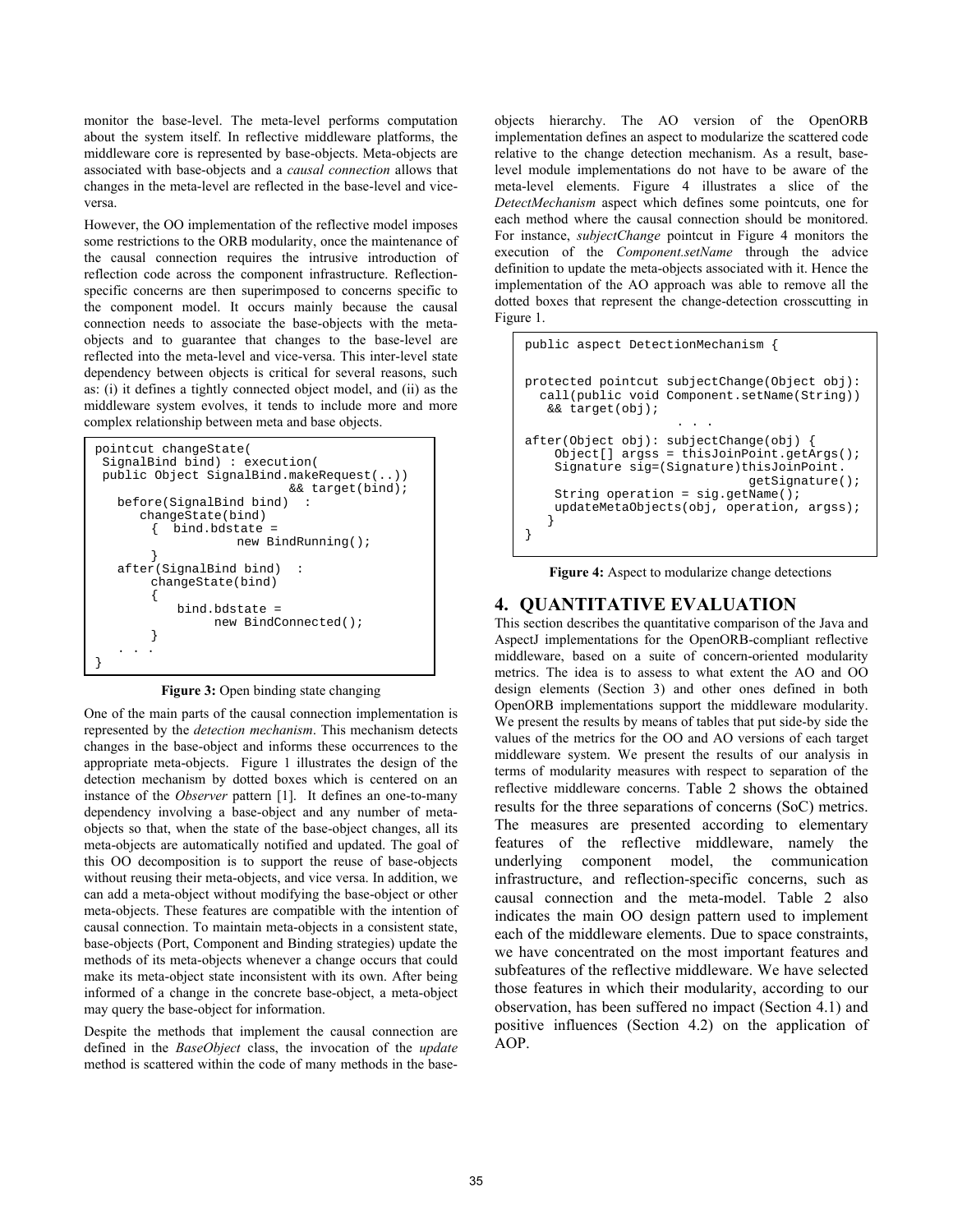|                                                  | CDC             |                | CDO      |    | <b>CDLOC</b>   |                | <b>Superior</b> |
|--------------------------------------------------|-----------------|----------------|----------|----|----------------|----------------|-----------------|
| <b>CONCERNS</b> (Pattern)                        | $\overline{O}O$ | AO             | 00       | AO | 00             | AO             | <b>Solution</b> |
| <b>Component Model</b>                           | 10              | 4              | 18       | 17 | 30             | $\overline{2}$ | $AO+$           |
| . composite structure of components (Composite)  | 3               | 3              | 11       | 11 | 10             | $\overline{c}$ | AO              |
| binding                                          | 42              | 30             | 109      | 93 | 22             | 4              | $AO+$           |
| binding state (State)                            | 4               | 4              | 12       | 12 | 14             | $\overline{c}$ | AO              |
| managing required/provided interfaces (Mediator) | 5               | 5              | 18       | 18 | 22             | $\mathfrak{D}$ | AO              |
| remote invocation mechanism (Proxy)              | 24              | 19             | 69       | 59 | $\overline{2}$ | $\overline{c}$ | AO              |
| family of binding strategies (Strategy)          | 4               | 3              | 9        | 5  | 8              | 8              | AO              |
| <b>Communication Infrastructure</b>              |                 | 20             | 77       | 75 | 20             | 18             | AO              |
| . message assembling (Builder)                   | 8               | 8              | 28       | 28 | 10             | 10             | $=$             |
| . isolation of API details (Adapter)             | 5               | 5              | 25       | 24 | $\overline{c}$ | $\overline{c}$ | AO              |
| efficient storage of connections (Flyweight)     | 11              | 10             | 29       | 27 | 20             | 18             | AO              |
| <b>Reflection Infrastructure</b>                 |                 |                |          |    |                |                |                 |
| . causal connection                              | 9               | 11             | 21       | 19 | 38             | 18             | AO              |
| detection mechanism (Observer)                   | 8               | 8              | 14       | 7  | 28             | 12             | AO              |
| capture mechanism (Memento)                      | 4               | $\overline{c}$ | 8        | 12 | 12             | 8              | AO              |
| . metamodel                                      | 8               | 6              | 22       | 18 | 16             | 8              | $AO+$           |
| metamodel composite (Composite/Visitor)          | 4               | 3              | 7        | 7  | 6              | $\overline{c}$ | AO              |
| encapsulation (Decorator)                        | 4               | 3              | 15       | 11 | 10             | 8              | AO              |
| <b>Success Total</b>                             | $1$ vs. $10$    |                | 1 vs. 11 |    | $0$ vs. 13     |                | $0$ vs. $16$    |

**Table 2.** Quantifying Separation of Concerns

## **4.1 No Effect of AOP**

Table 2 omits the data relative to other elements in the component model, such as (i) the structure responsible for storing the list of components, interfaces and methods (implemented as Iterator pattern [1]), (ii) the alternative behaviors for binding (Template Method pattern), (iii) the unit representing the capsule (Singleton pattern) that controls the components made available by the OpenORB, and (iv) the main interface of OpenORB (Façade pattern). These elements are example parts of the core behavior of the OpenORB system that have been similarly implemented in Java and AspectJ. Similarly, we have not included other elements, such as the subfeatures of the acceptance/connection infrastructure and complementary mechanisms in the communication infrastructure.

## **4.2 Increased Separation with AOP**

An analysis of Table 2 shows that the AO version of the middleware system performed better than the OO version for most the measures. In particular, the AspectJ version is superior for all the crosscutting concerns discussed in Section 3, such as the binding state, and the causal connection mechanisms. There was only one exception relative to the implementation of the message assembling mechanism, where it was clear that such a middleware feature has already been nicely realized through the OO implementation of the Builder pattern. There were some isolate points were the AO solution achieved a slightly worse result, namely: (i) the number of operations (CDO metric) to implement the functionality responsible for recovery states of objects and meta-objects, and (ii) the tally of modular units (CDC metric) to implement the causal connection feature. However, the other SoC metrics for the same features have compensated these punctual breakdowns. For example, although there are more operations dedicated to implement state recovery, they are localized in fewer components and with reduced amount of tangling or transition points (CDLOC metric).

The SoC metrics indicate significant modularity improvements in a number of features and subfeatures of the aspectized reflective middleware, including binding, binding state, management of involved interfaces, remote invocation mechanism, and so forth. More importantly, the separation of all the reflection subfeatures relative to causal connection and metamodel has been clearly enhanced by the aspect-oriented mechanisms. The AspectJ superiority exceeds 50% in some cases, such as the level of tangling (CDLOC) in the implementation of the composite structure of components, causal connection, change notification of meta-objects, and metamodel composite.

## **4.3 Study Constraints**

Our study focuses on the comparison of a single AO language namely AspectJ – and an  $\overrightarrow{OO}$  language. Although many ideas presented here also apply to other AO languages, some surely do not. Arguably, the employed metrics suite does not cover all the possible modularity dimensions. There are a number of other existing metrics and other modularity dimensions that we could be exploited in our study. We have decided to focus on the metrics described in Section 2.4 because they have already been proved to be effective quality indicators in several case studies (e.g. [3, 5-7, 10]). In fact, despite the well-known limitations of these metrics, they complement each other and are very useful when analyzed together. In addition, there is no way in a single study to explore all the possible measures. For every possible metrics suite there will be some dimensions that will remain uncovered. In addition, future case studies can use additional metrics and assess the aspectization of reflection-specific features using different modularity dimensions.

#### **5. RELATED WORK**

There are a number of works that address adaptability of middleware platforms. The most representative work in this context are reflection-based middleware platforms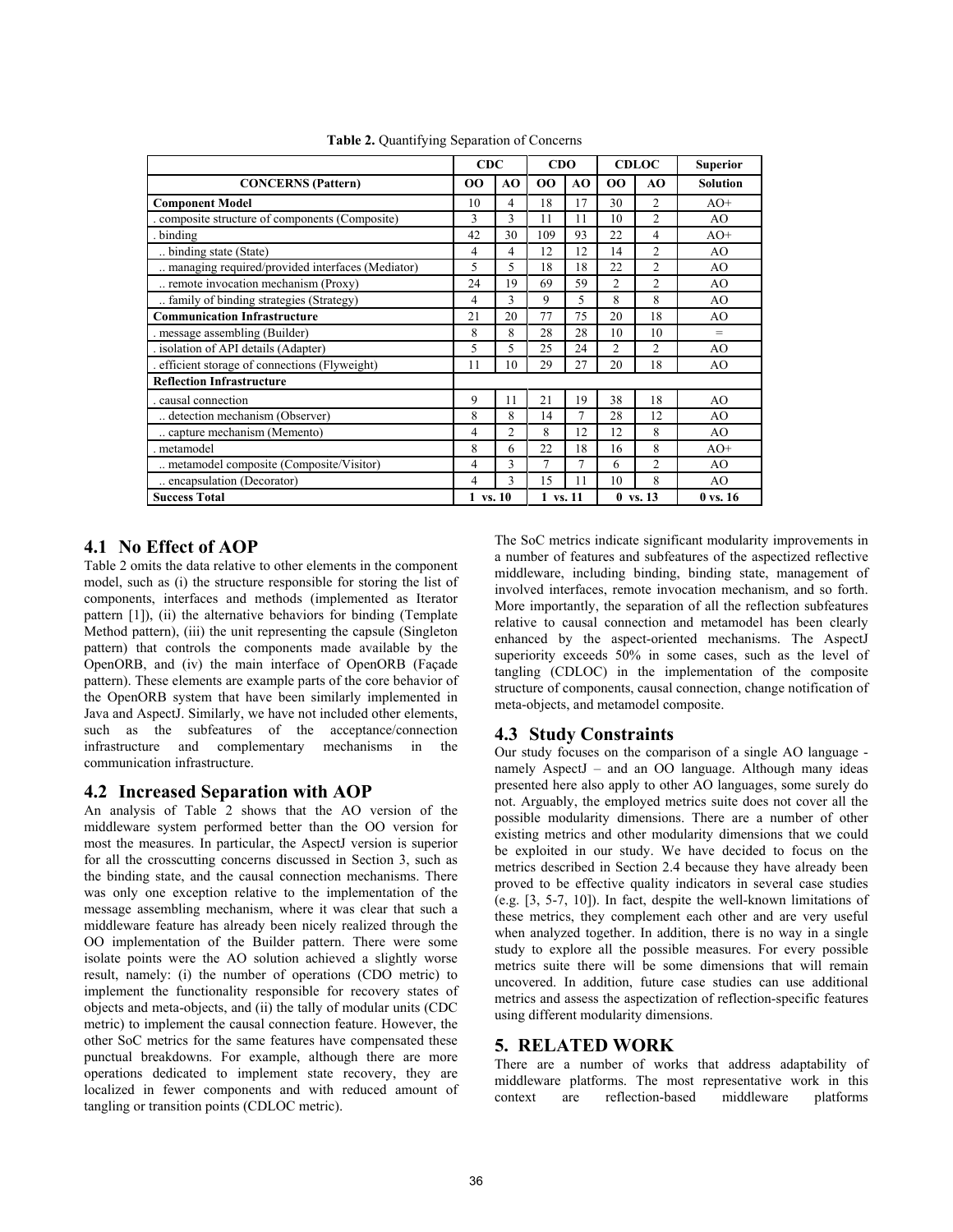[13,15,16,17,24] that exploit the power of adaptability provided by the reflective features. In this work we goes a step further by using AOP to modularize the scattered code of the reflective features and, as a consequence, to improve adaptability of reflective-based middleware since the reflective code can be removed and inserted according to the target application. This is an important differentiator of our work comparing to other non-AOP and AOP middleware implementations.

The idea of refactoring middleware implementation using AOP has been explored by certain authors [19-22]. The principles of Horizontal Decomposition (HD) were proposed in [20] in order to address the so-called "feature convolution" problem – the lack of modularity in the implementation of middleware features. This work focuses on defining horizontal decomposition guidelines and it applies the HD principles to implement ORBacus using AspectJ. It defines the functionalities that compose the middleware core and classifies them in three layers (IDL layer, messaging layer that defines synchronous invocations, and transport and protocol layer that implements IIOP) and the functionalities that can be represented by aspects: oneway invocation that supports asynchronous invocation, dynamic typing that implements reflective composition of remote invocations, the encoding conversion mechanism, and the local invocation supports. In [5] the HD principles are also applied to the Prevayler database system in order to validate the HD principles.

Our research differs from HD-specific studies in the sense our main goal of our refactoring process is to improve middleware modularity while the other work aims to address performance. Second, we apply a number of modularity measures that evaluate the impact of AOP on the isolation of reflective features by comparing the AO and OO versions for the middleware system. In [21] a set of software metrics are also applied to the middleware implementation. However, reflective features are not exploited in this experimentation. The third difference is that the refactorization of the legacy middleware is incomplete. It does not provide a complete AO middleware. Our Open-Orb compliant implementation provides all the features of the reflective Open-Orb model.

Hannemann and Kiczales (HK) [28] have undertaken a qualitative study in which they have developed and compared Java and AspectJ [29] implementations of the 23 GoF patterns [1]. The basic idea was the identification of the common part of several patterns and the isolation of their implementations in aspectual modules. Nevertheless, for each of the 23 patterns they used a very simple example that made use of the pattern. In our work, we used design patterns in the Java and AspectJ versions of the middleware in order to guarantee we have good designs in both solutions. In the AspectJ version we used HK solutions for the patterns. However, since we use them in a real system, we have to make a number of changes in their solutions in order to use patterns in composition with others [8]. Our work aims at studying how these pattern implementations support the improvement of adaptability in the context of reflective middleware systems. In their study, HK undertook other types of analysis.

Alice [26] exploits the container concept available in middleware for component-based software development and proposes a combination of a minimal container with AOP and Java 1.5 Annotations. It uses the annotation facility to provide meta-

information about components and services. It focuses on the improvement of container-based middleware, via AOP and Annotations. Our research differs from this one by focusing on the aspectization of reflective middleware. The evaluation of our implementation by a suite of software metrics is also an important difference from this work.

The paper [31] proposes a Modelware methodology that combines the MDA (Model Driven Architecture) approach and AOP in order to address middleware customization and improve perfomance. However, this paper also does not assess the interplay of AOP and reflective middleware modularization. Finally, combining AOP and reflection is not a new idea. However, most of the existing works in the literature applies reflection to support AOP (e.g. [32]). In this work we apply AOP to modularize reflective features of a middleware platform in order to modularize them and to leverage the adaptability support provided by reflective middleware.

## **5. FINAL REMARKS AND FUTURE WORK**

In this paper we have applied AOP to improve the modularity of reflective middleware by aspectizing reflection-specific crosscutting concerns. We have discussed how the reflective middleware features of a middleware crosscut the middleware architecture. We have quantitatively compared two OpenORBcompliant reflective middleware implementations: an OO implementation in Java and an AO in AspectJ. The quantitative evaluation showed that the AO version of the middleware is superior to the OO version in most of the crosscutting concerns. The SoC metrics showed significant modularity improvements mainly in the reflective features.

As future work, we are planning to investigate to that extent the AO solution impacts positively and negatively on performance issues. We have made some initial performance measurements [35]. We have already found some preliminary limitations in the AspectJ version, such as the need to implement the binding manager as a singleton aspect [8], leading to serious performance bottlenecks [35]. In addition, we plan to directly compare AO solutions and reflective ones (e.g. [33]) for each of the middleware concerns (such as the binding state) analyzed in this first case study. Hence, we would be able to go a step forward on our empirical understanding about the comparison of AOP with other programming techniques (such as reflection) to implement modular reflective middleware.

**ACKNOWLEDGEMENTS**. Nelio Cacho and Alessandro Garcia are supported by European Commission as part of the grant IST-2-004349: European Network of Excellence on Aspect-Oriented Software Development (AOSD-Europe), 2004-2008.

#### **REFERENCES**

- 1. E. Gamma, R. Helm, R. Johnson, J. Vlissides (1995). *Design Patterns*. Addison Wesley. ISBN 0.201-63361-2.
- 2. Metsker, S. J.: *Design Patterns Java™ Workbook*, Addison Wesley, 2002.
- 3. Filho, F., Rubira, C., Garcia, A. A Quantitative Study on the Aspectization of Exception Handling. Proc. ECOOP Workshop on Exception Handling in OO Systems, Glasgow, Scotland, July 2005.